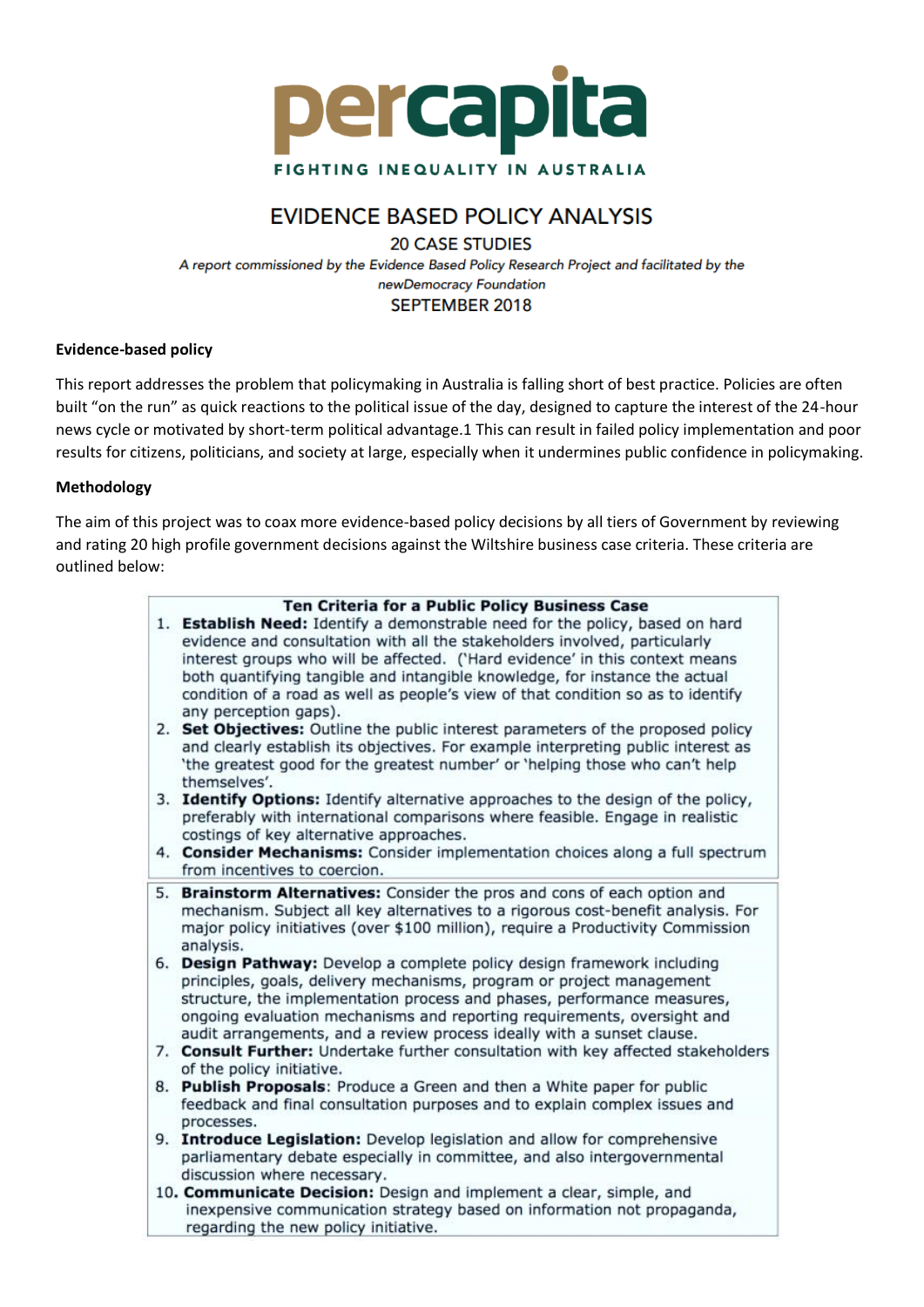Two of the policies that failed the Wiltshire test were:

- NSW: Fire and emergency services levy (4/10)
- NSW: Local council amalgamations (2/10)

|                           | Evidence-    | Public     | Alternatives | Implementation | Cost-    | Policy    | Further      | Green | Legislation | Communication | Total |
|---------------------------|--------------|------------|--------------|----------------|----------|-----------|--------------|-------|-------------|---------------|-------|
|                           | based        | interest   | considered   | choices        | benefit  | design    | consultation | then  |             |               | score |
|                           | need         | paramaters |              |                | analysis | framework |              | White |             |               |       |
|                           |              |            |              |                |          |           |              | paper |             |               |       |
|                           |              |            |              |                |          |           |              |       |             |               |       |
| NSW: Fire and             | v            | N          |              |                | N        | N         | N            | N     | Υ           | N             | 4/10  |
| emergency services        |              |            |              |                |          |           |              |       |             |               |       |
| levy                      |              |            |              |                |          |           |              |       |             |               |       |
|                           |              |            |              |                |          |           |              |       |             |               |       |
| <b>NSW: Local council</b> | $\checkmark$ | N          | N            | N              | N        | N         | N            | N     | N           |               | 2/10  |
| amalgamations             |              |            |              |                |          |           |              |       |             |               |       |

# percapita

#### **Findings**

For a policy to meet the Wiltshire criteria, it needs to score more than 5 out of 10. Of the 20 policies we analysed, 11 were found to have met the Wiltshire criteria, while 9 failed. The NSW local council amalgamations scored the lowest score 2/10 of all policies analysed.

## PER CAPITA EVIDENCE BASED POLICY PROJECT

#### **New South Wales case studies**

#### **Local council amalgamations**

By 2012, there was widespread recognition in New South Wales that there were need for reforms in local government delivery. Local Government Minister Don Page commissioned an Independent Local Government Review Panel (ILGRP), which consulted across the state and received thousands of submissions.112 Its final report, delivered to the Government in October 2013, made 65 recommendations including some relating to "structural reform", i.e. the need for boundary changes and mergers.113 The Panel identified that most councils were generally opposed to the idea, and that mergers would have be handled sensitively.114 It made a number of recommendations for improving the state's amalgamations process, specifically regarding a changed and expanded role for the Boundaries Commission.115

The NSW Government responded in September 2014, in which it supported the recommendations regarding the amalgamations, but did not accept the legislative changes regarding the Boundaries Commission.116 Instead, it established the Fit for the Future programme, which required local councils to submit their own proposals to the Government as to how they might become 'fit for the future' by merging with other councils.117 The report of the Legislative Council Committee review into the process, tabled in October 2015, described this process as "unfair and misleading", and once again urged the Government to take up the initial recommendations to reconstitute the Boundaries Commission before proceeding with council amalgamations.118

The Government ignored this feedback and proceeded to announce forced council amalgamations in December 2015, proposing 35 mergers.119 Its claim that the mergers would save ratepayers \$2 billion appeared to come from a KPMG analysis that councils hadn't even seen.120 The Government refused to publish the KPMG report in its entirety, but when a small section containing KPMG's calculations was released, a number of errors were identified that compounded the public backlash.121

By May 2016, after legal action was taken by nine councils, the Government backed down from most of the mergers, announcing only 19 would go ahead.122 In February 2017, the Government abandoned the rest of the regional council mergers that were currently in front of the court.123 In July 2017, Premier Gladys Berejiklian announced that the Government would also abandon the remaining metropolitan mergers, marking the end of the policy.124

8